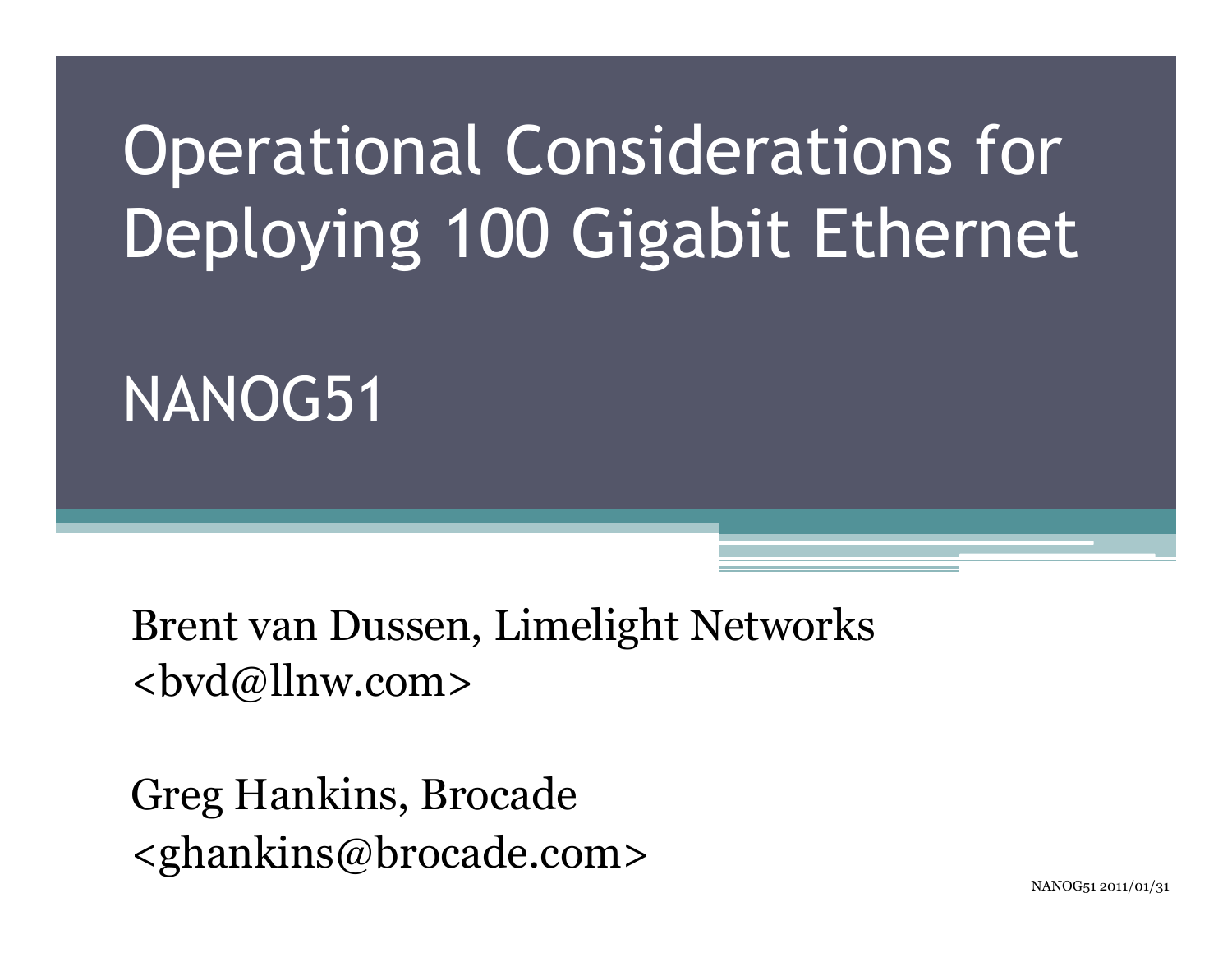# Agenda

• What problems does 100 GbE solve?

 $\mathbf{2}\vert$ 

- 100 GbE Technology Update
- Operational Considerations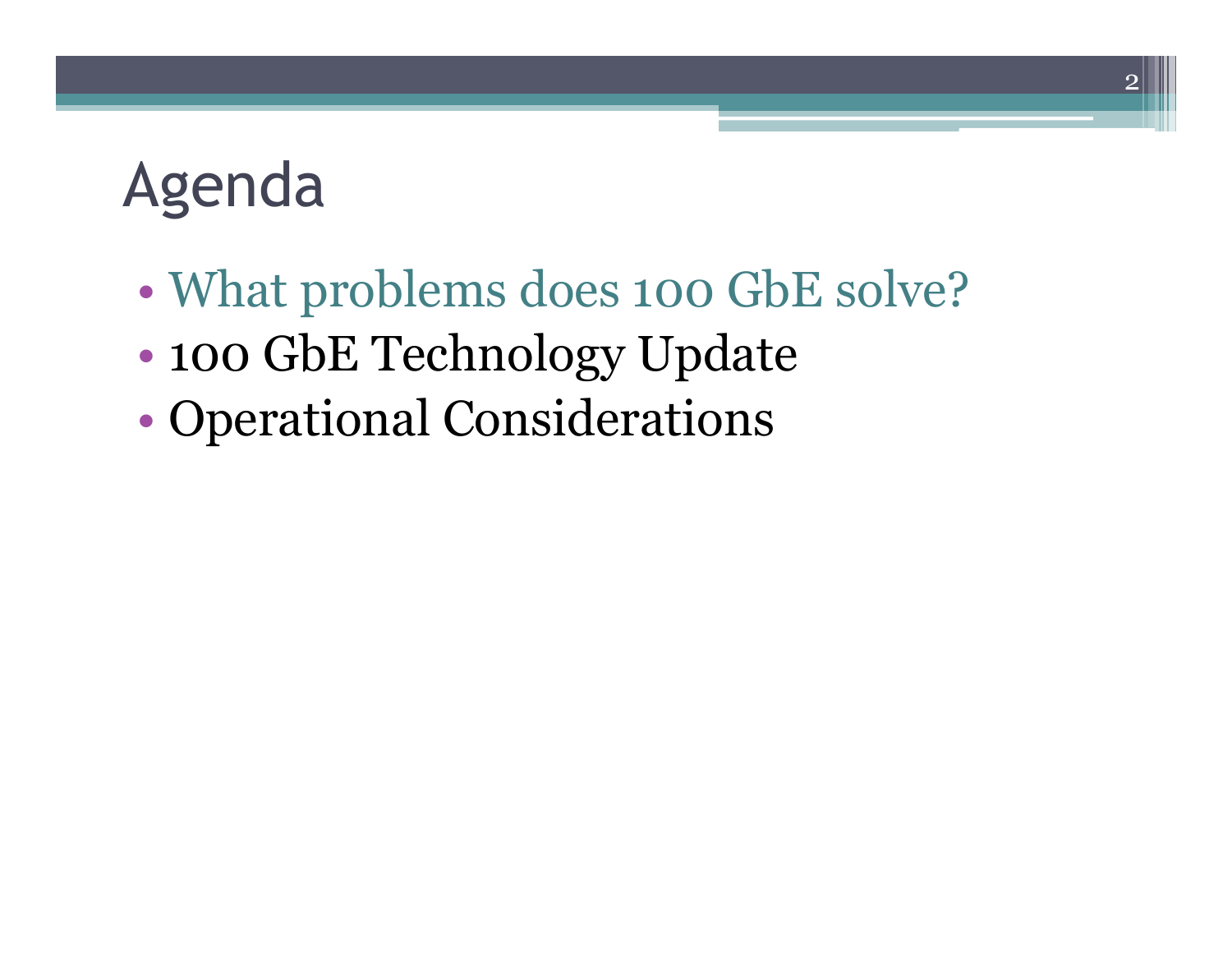### What problems does 100 GbE solve?

- Higher capacity interfaces beyond 10 GbE
	- Core, edge, metro, HPC and data center applications
- General and vendor-specific LAG and ECMP issues
	- Scalability
	- Manageability
	- Hashing
	- Large flow distribution
- Side effects
	- Lower cost and higher density 10 GbE
	- Higher bandwidth enables new applications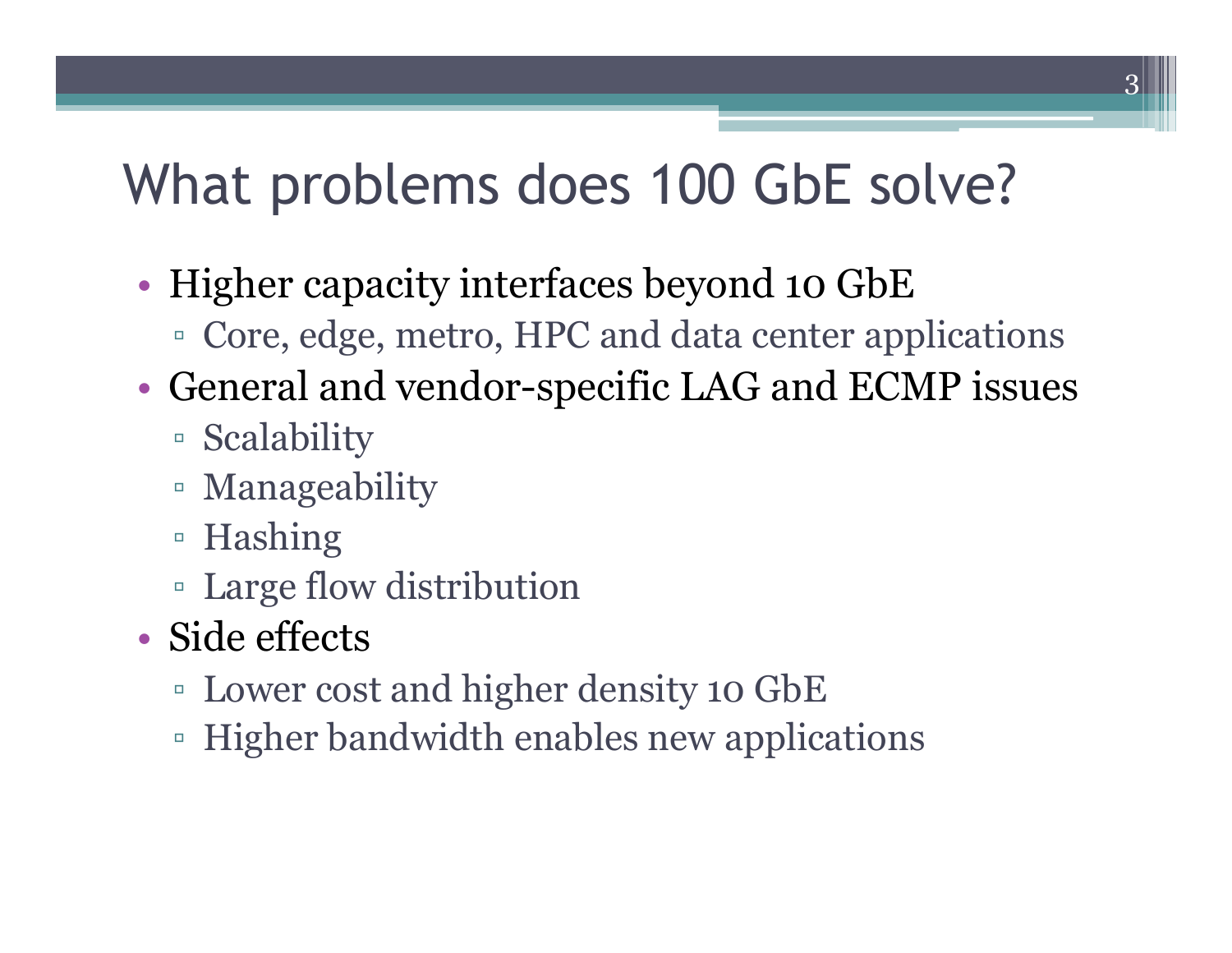# LAG and ECMP Issues

- Often a great solution but doesn't solve every bandwidth capacity problem
	- Scalability issues apply to any link speed
- Limitations on number of LAGs and number of links in a LAG
	- CPU resources are needed to run LACP which limits the number of LAGs per router
	- Extremely complex hashing algorithms are needed to scale number of links in a LAG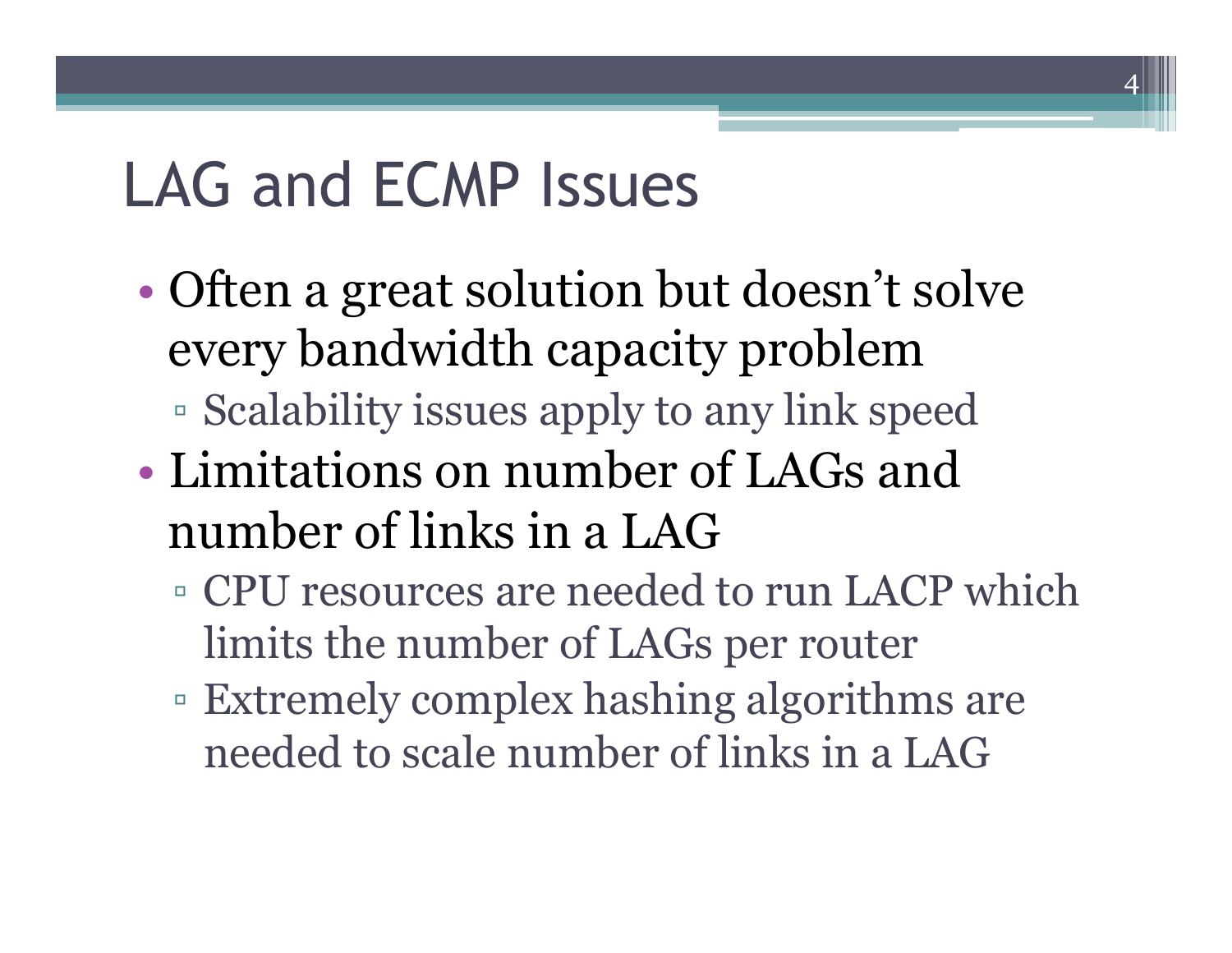# LAG and ECMP Issues

- Hashing is usually decoupled from link capacity
	- Links have no way to signal that they are full
	- Huge flows could exceed the capacity of the link in a LAG (rarely seen today with 10 GbE)
	- Lots of large flows could exceed the capacity of the link in a LAG if hashing breaks

 $5^\parallel$ 

- Hashing algorithm problems
	- Odd links
	- Too simple
	- Unable to hash on fields deep in the packet (MPLS VPNs)
- Even a good hashing algorithm hashes badly without header field diversity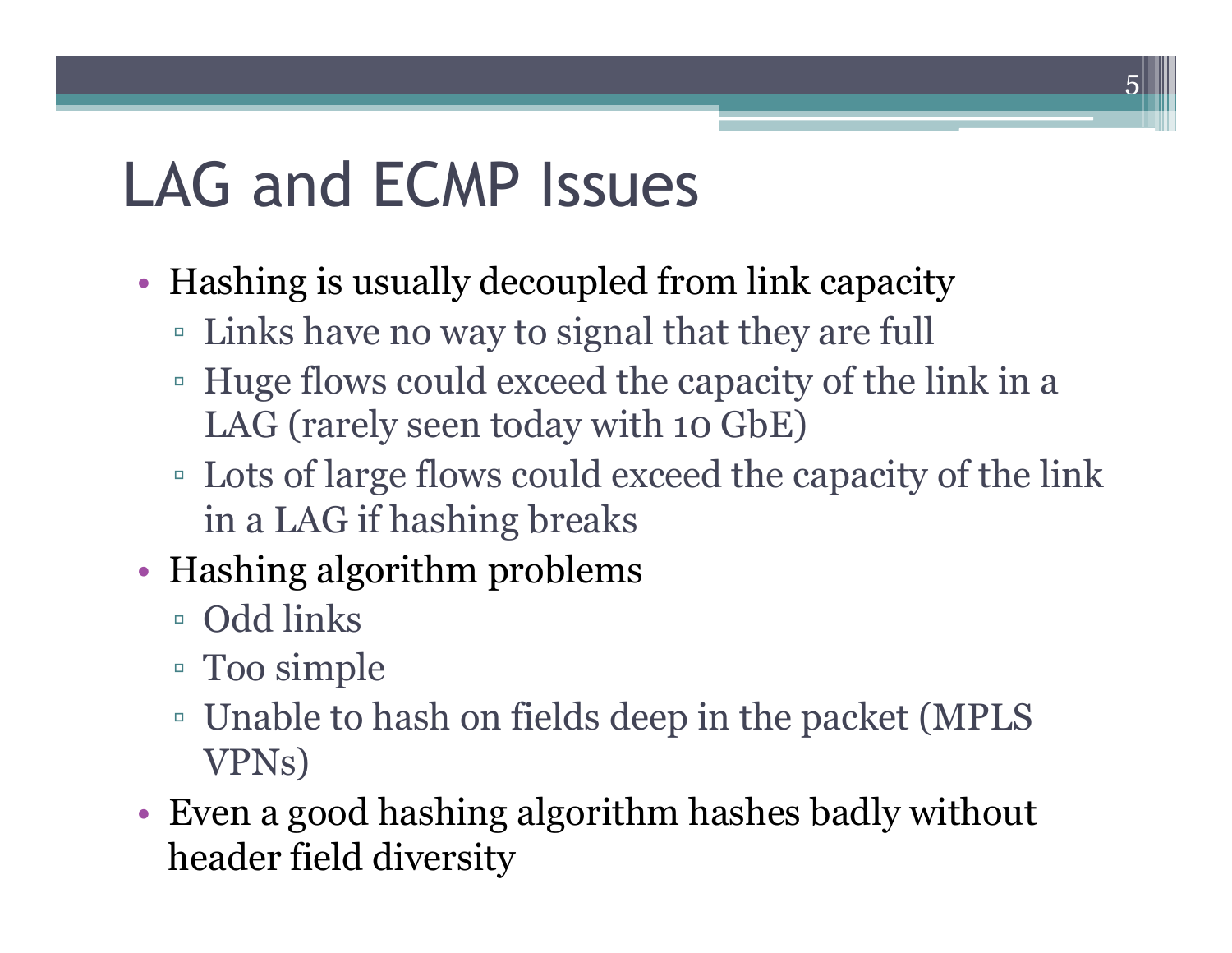# Agenda

• What problems does 100 GbE solve?

- 100 GbE Technology Update
- Operational Considerations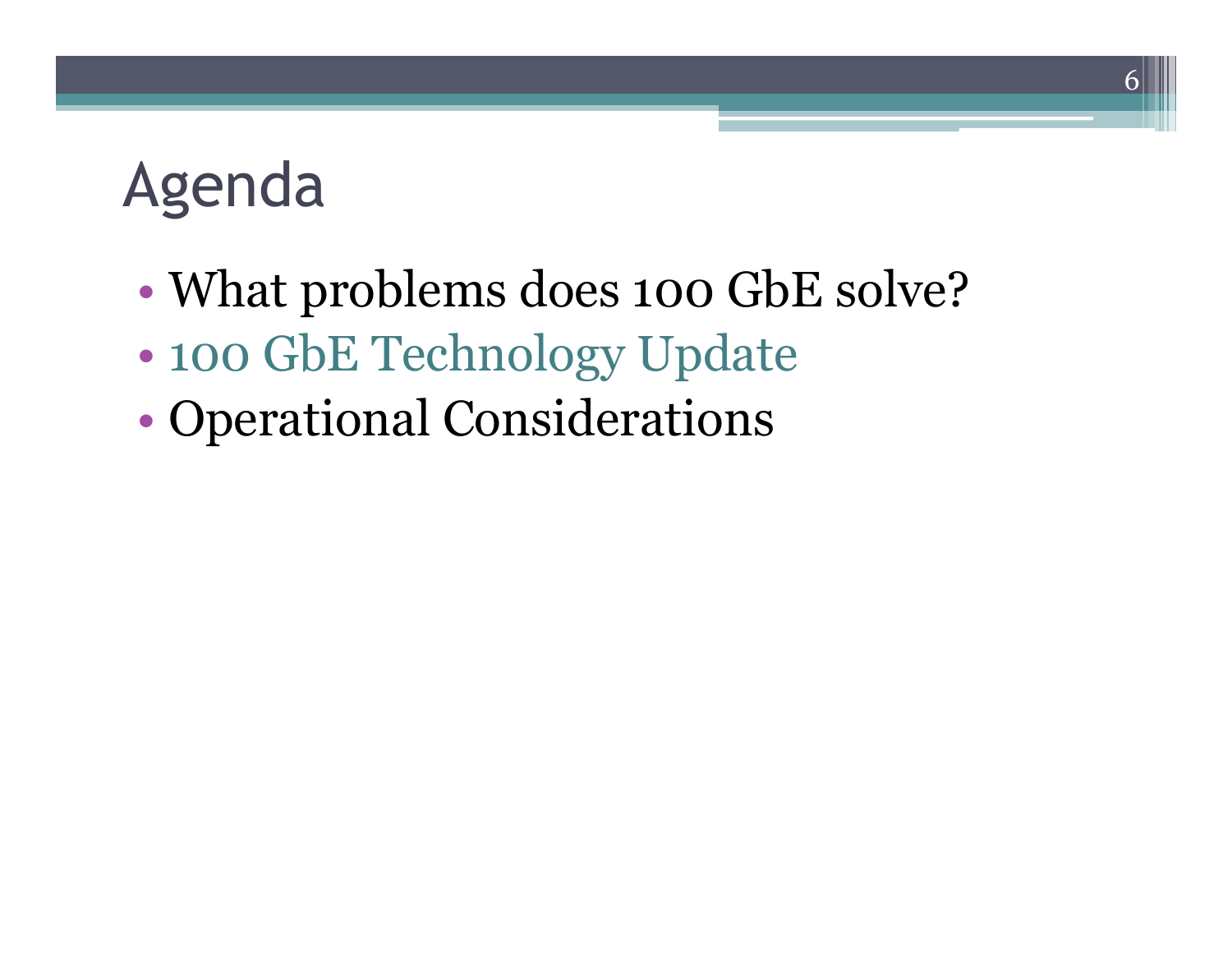### Recent 100 GbE Developments

- Shipping 1st generation media, test equipment, router interfaces, and optical transport gear in 2010/2011
- 2nd generation projects based on 4 x 25 Gb/s electrical signaling have started
- New IEEE Copper Study Group approved in November 2010
	- □ 100GBASE-KR4 4 x 25 GB/s over backplane
	- □ 100GBASE-CR4 4 x 25 Gb/s over copper cable
	- http://www.ieee802.org/3/100GCU/index.html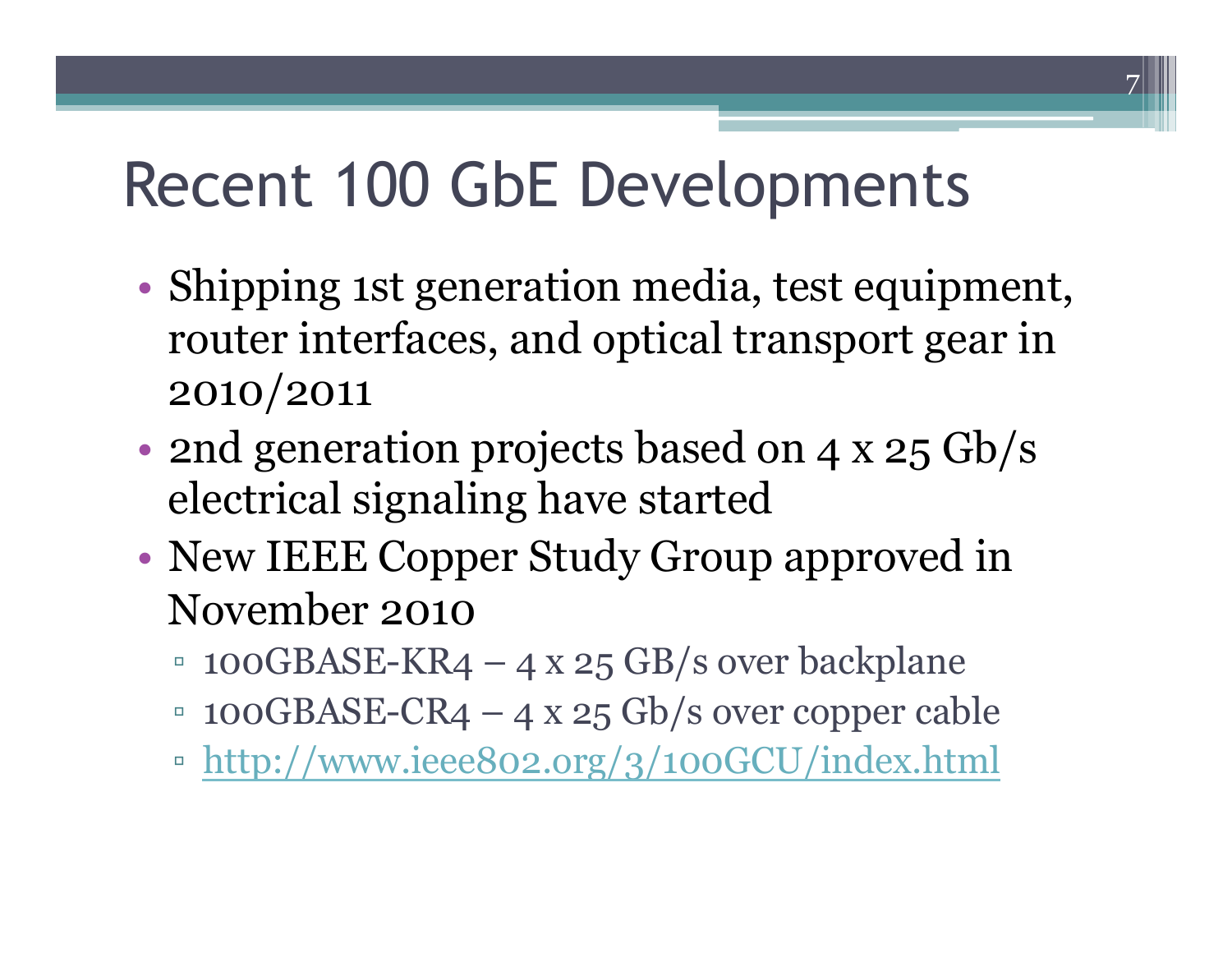### Recent 100 GbE Developments

- MSA formed in December, 2010 to develop a 100 GbE CFP standard using 10 x 10 Gb/s signaling over 2 km SMF
	- Much lower cost than 4 x 25 Gb/s 100GBASE-LR4 CFPs
	- Draft standard is finished, final standard expected in March, 2011
	- 2 km, 4 km and 10 km media available today
	- http://10x10msa.org/
- IEEE is expected to start work in July, 2011 to define several interfaces
	- $100GBASE-SR4 4 \times 25 \text{ Gb/s over OM3 MMF}$
	- □ 100GBASE-FR4 4 x 25 Gb/s over SMF for 2 km
	- CAUI-4 electrical signaling to the CFP2
	- CPPI-4 electrical signaling to the QSFP2/CFP4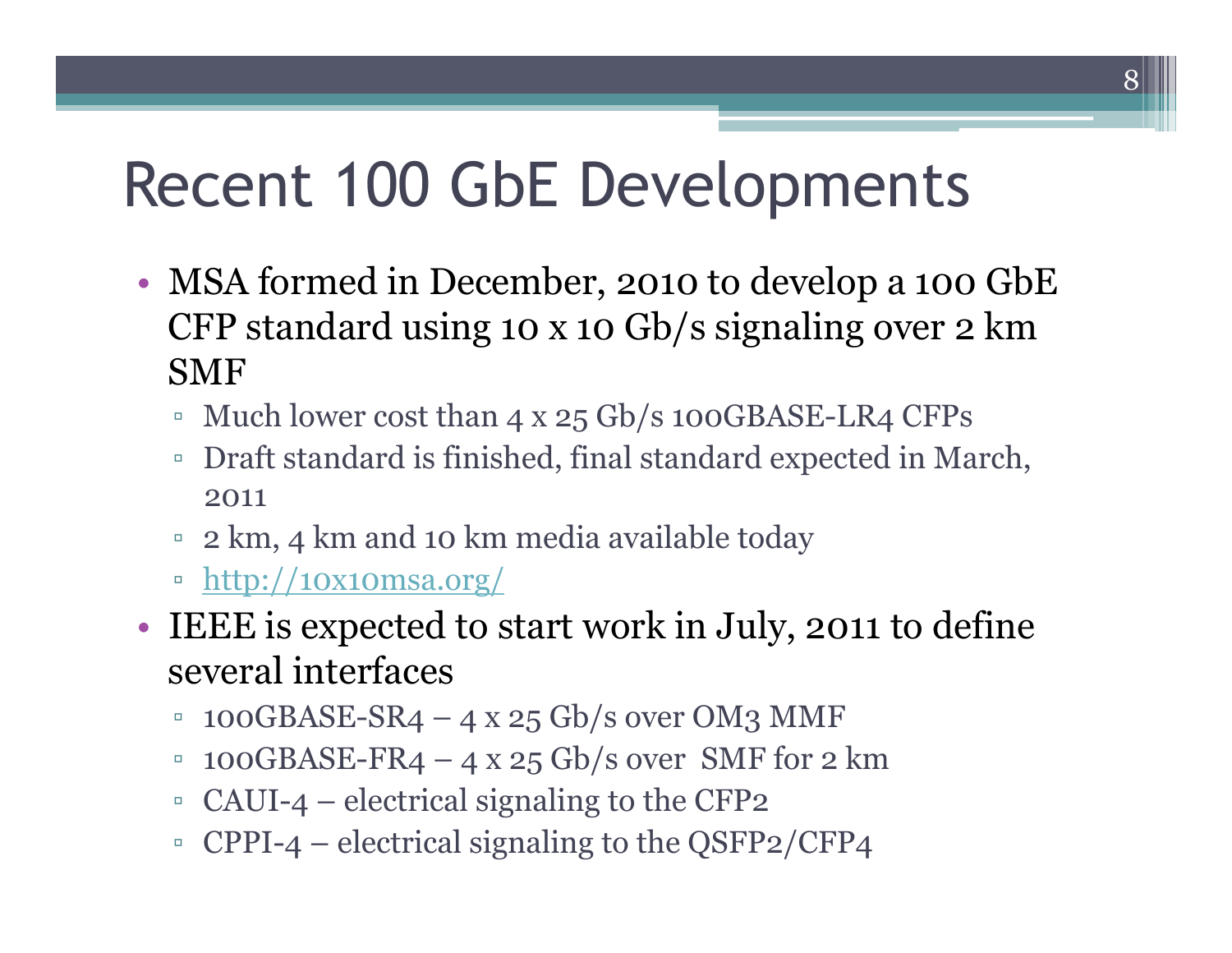#### 100 GbE Technology Summary 1st and 2<sup>nd</sup> Generation, MSA

| <b>Physical</b><br>Layer<br><b>Reach</b> | $12 \text{ m}$<br><b>Backplane</b> | $3 - 5?$ m<br>Copper<br>Cable | 7 <sub>m</sub><br>Copper<br><b>Cable</b> | 100? m<br>OM3 MMF        | 100 m<br><b>OM3,</b><br>150 m<br><b>OM4 MMF</b> |                             | 2 km<br><b>SMF</b>          |                                    | 10 km SMF                      | <b>40 km</b><br><b>SMF</b>     |
|------------------------------------------|------------------------------------|-------------------------------|------------------------------------------|--------------------------|-------------------------------------------------|-----------------------------|-----------------------------|------------------------------------|--------------------------------|--------------------------------|
| <b>Name</b>                              | 100GBASE<br>$-KR4$                 | 100GBASE<br>$-CR4$            | 100GBASE<br>$-CR10$                      | 100GBASE<br>$-SR4$       | 100GBASE<br>$-SR10$                             | 10X10                       | 100GBASE<br>$-FR4$          | <b>LR10-10k</b><br>m               | 100GBASE<br>$-LR4$             | 100GBASE<br>$-ER4$             |
| <b>Standard</b><br><b>Status</b>         | Future<br><b>IEEE</b>              | Future<br><b>IEEE</b>         | 2010<br><b>IEEE</b><br>802.3ba           | Future<br><b>IEEE</b>    | 2010<br><b>IEEE</b><br>802.3ba                  | 2011<br>10X10 MSA           | Future<br><b>IEEE</b>       | <b>Exceeds</b><br>10X10 MSA        | 2010<br><b>IEEE</b><br>802.3ba | 2010<br><b>IEEE</b><br>802.3ba |
| Generat-<br>ion                          | 2 <sup>nd</sup>                    | 2 <sup>nd</sup>               | 1 <sup>st</sup>                          | 2 <sup>nd</sup>          | 1 <sup>st</sup>                                 | 1 <sup>st</sup>             | 2 <sup>nd</sup>             | 1 <sup>st</sup>                    | 1 <sup>st</sup>                | 1 <sup>st</sup>                |
| Electrical<br><b>Signaling</b>           | 4 x 25 Gb/s                        | 4x25Gb/s                      | 10 x 10 Gb/<br>S                         | 4 x 25 Gb/s              | 10 x 10 Gb/<br>S                                | 10 x 10 Gb/<br>S            | 4 x 25 Gb/s                 | 10 x 10 Gb/<br>S                   | 10 x 10 Gb/<br>${\bf S}$       | 10 x 10 Gb/<br>${\bf S}$       |
| Media<br><b>Signaling</b>                | $4 \times 25$ Gb/s                 | $4 \times 25$ Gb/s            | 10 x 10 Gb/<br>S                         | $4 \times 25$ Gb/s       | 10 x 10 Gb/<br>${\bf S}$                        | 10 x 10 Gb/<br>S            | $4 \times 25$ Gb/s          | $10 \times 10$ Gb/<br><sub>S</sub> | $4 \times 25$ Gb/s             | $4 \times 25$ Gb/s             |
| Media<br><b>Type</b>                     | Backplane                          | Twinax                        | Twinax                                   | <b>MPO</b><br><b>MMF</b> | <b>MPO</b><br><b>MMF</b>                        | <b>Duplex</b><br><b>SMF</b> | <b>Duplex</b><br><b>SMF</b> | <b>Duplex</b><br><b>SMF</b>        | <b>Duplex</b><br><b>SMF</b>    | <b>Duplex</b><br><b>SMF</b>    |
| Media<br>Module                          | Backplane                          | QSFP <sub>2</sub>             | <b>CXP</b>                               | QSPF <sub>2</sub>        | CXP,<br><b>CFP</b>                              | <b>CFP</b>                  | CFP <sub>2</sub>            | <b>CFP</b>                         | <b>CFP</b>                     | <b>CFP</b>                     |
| Availa-<br>bility                        | 2013                               | 2013                          | 2010                                     | 2013                     | 2010                                            | Q1 2011                     | 2013                        | Q1 2011                            | 2010<br>(CFP2 in<br>2013)      | $2012+$<br>(CFP2 in<br>2013)   |

 $\Omega$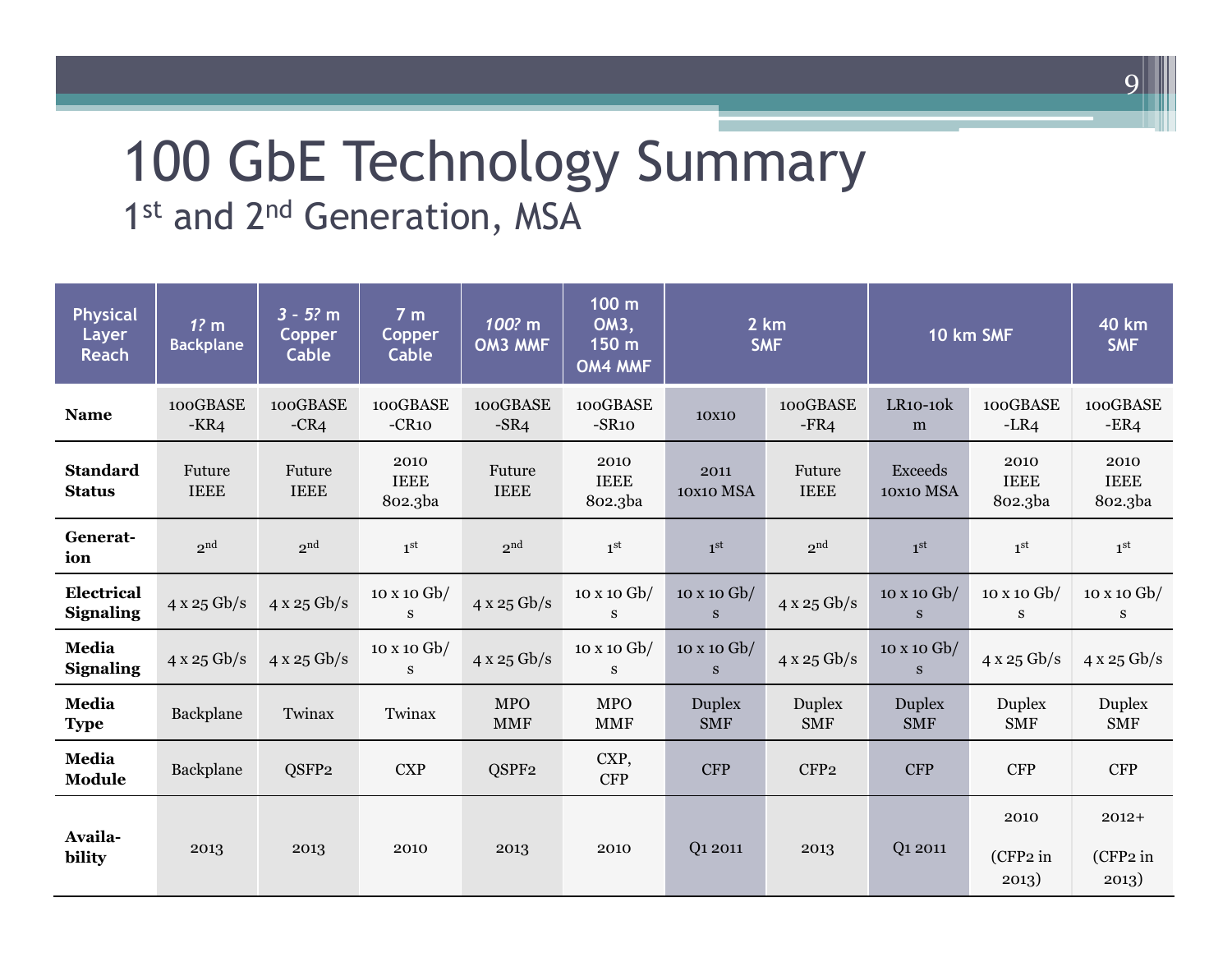#### 100 GbE Market Overview CFP Optics

| <b>Physical Layer</b><br><b>Reach</b>                 | 100 m OM3,<br>150 m OM4<br><b>MMF</b> | $2 \text{ km}^{(*)}$<br><b>SMF</b> | <b>10 km</b><br><b>SMF</b> |                   |
|-------------------------------------------------------|---------------------------------------|------------------------------------|----------------------------|-------------------|
| <b>Media Module</b>                                   |                                       |                                    |                            |                   |
|                                                       | 100GBASE-SR10                         | $LR10-4km$                         | LR10-10km                  | 100GBASE-LR4      |
| <b>Media Type</b>                                     |                                       |                                    |                            |                   |
|                                                       | <b>MPO MMF</b>                        | Duplex SMF                         | <b>Duplex SMF</b>          | <b>Duplex SMF</b> |
| Power (W)                                             | 6                                     | 14                                 | 15                         | 20                |
| <b>Availability</b>                                   | <b>Now</b>                            | <b>Now</b>                         | <b>Now</b>                 | <b>Now</b>        |
| <b>Sample</b><br><b>Relative List</b><br><b>Price</b> | \$                                    | $5.3 \times$ \$                    | $8.3 \times $$             | 11.6 $\times$ \$  |

(\*) 2 km MSA standard, some vendors support longer distances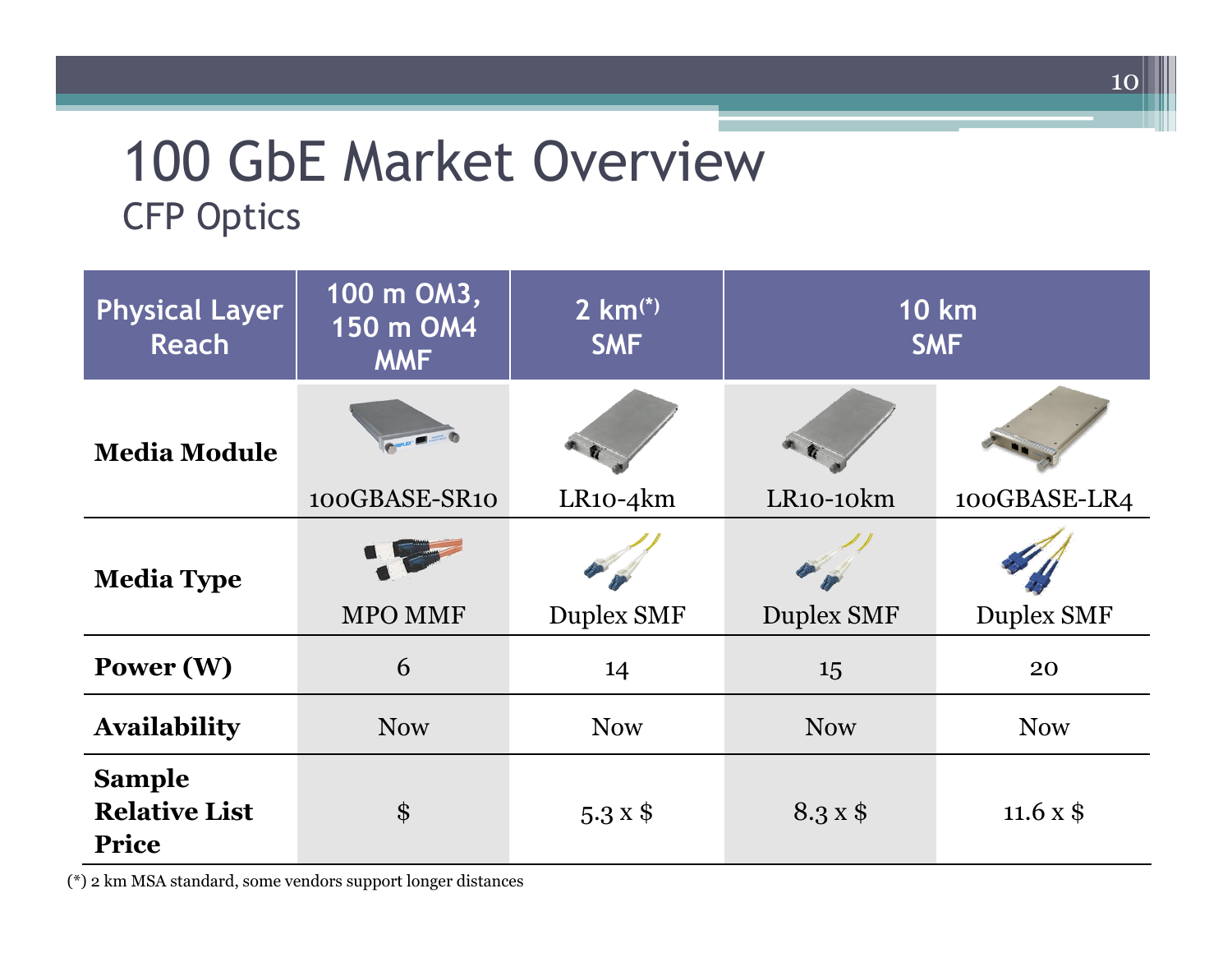#### 100 GbE Market Overview Router Interfaces and Media

| Vendor                    | <b>Feature Set</b>        | <b>Product Line</b>   | <b>CFP Media</b>                                            |
|---------------------------|---------------------------|-----------------------|-------------------------------------------------------------|
| <b>Alcatel-</b><br>Lucent | L <sub>2</sub> , IP, MPLS | 7450 ESS, 7750 SR     | $LR10-10km$ ,<br>100GBASE-LR4                               |
| <b>Brocade</b>            | L <sub>2</sub> , IP, MPLS | <b>MLX/XMR Series</b> | 100GBASE-SR10,<br>$LR10-4km,$<br>LR10-10km,<br>100GBASE-LR4 |
| <b>Cisco</b>              | IP, MPLS                  | $CRS-3$               | 100GBASE-LR4                                                |
| <b>Juniper</b>            | IP, MPLS                  | T1600, TX Matrix Plus | 100GBASE-LR4                                                |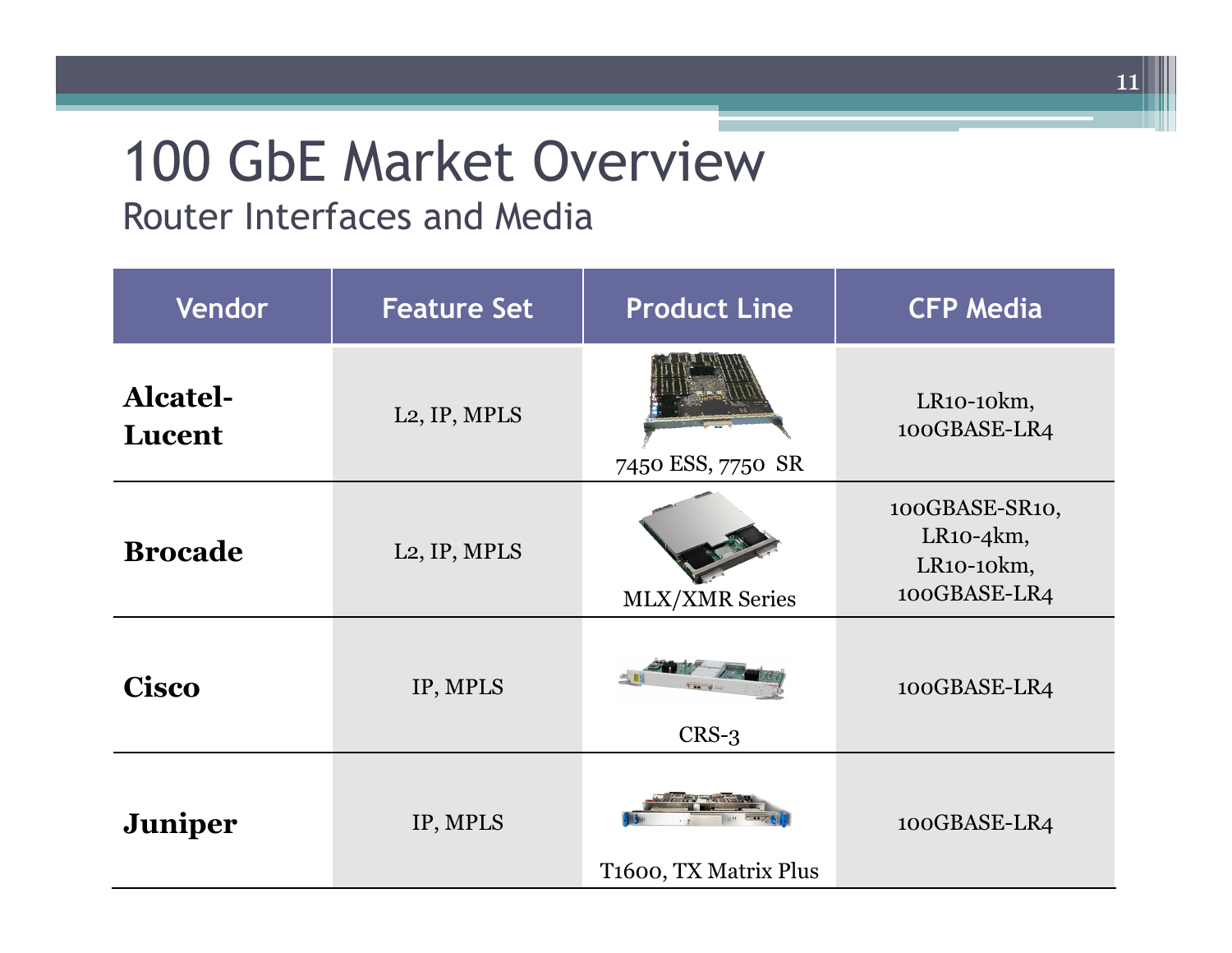### Optical Transport Network (OTN) Support

- IEEE has worked closely with the ITU-T SG15 to define interoperable Ethernet and optical transport standards
- Transport for 40 and 100 GbE is defined in ITU-T G.709 (Amendment 3, October 2009)

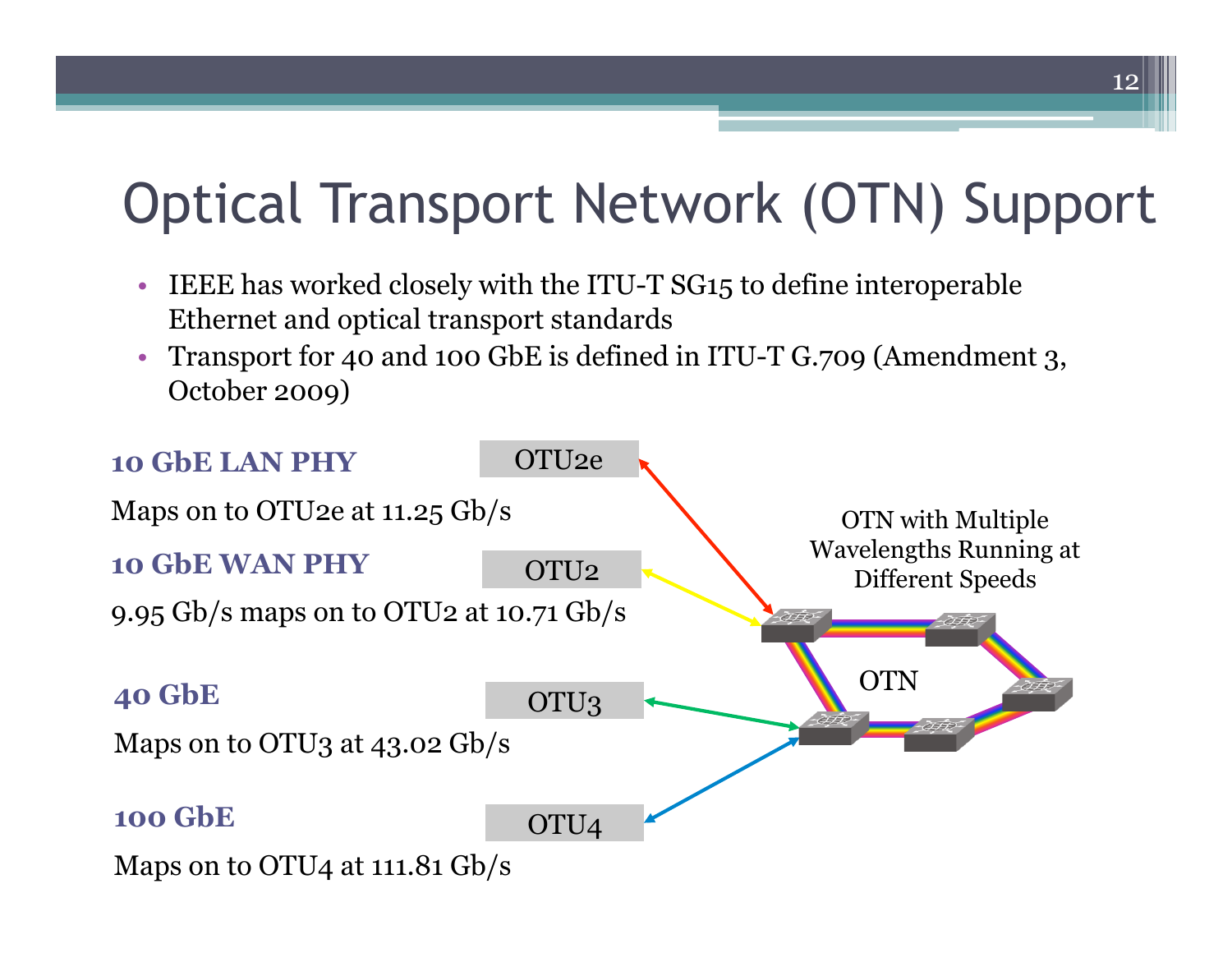# Agenda

- What problems does 100 GbE solve?
- 100 GbE Technology Update
- Operational Considerations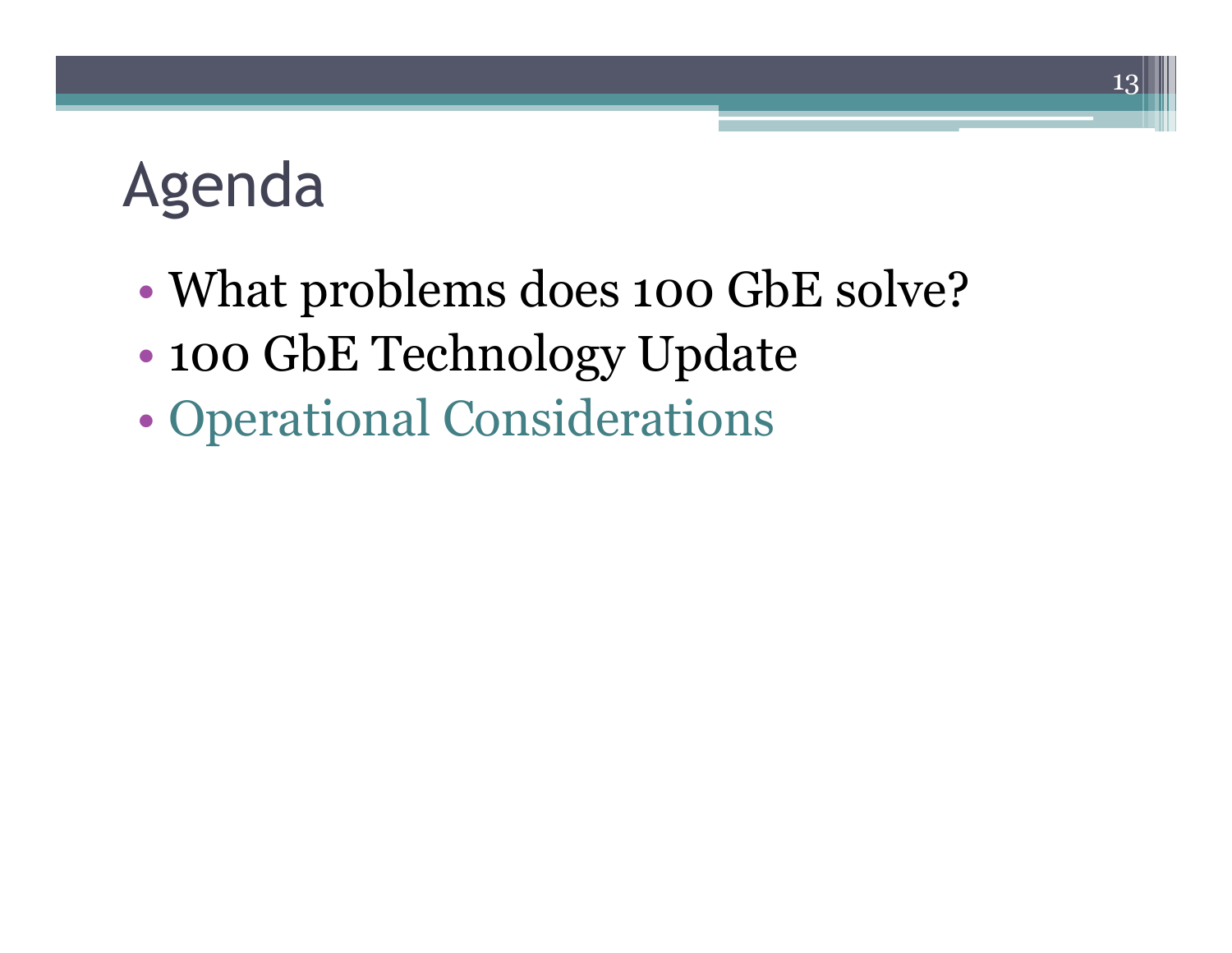### Motivational Drivers

- General rule of thumb that's surfaced
- Time to upgrade when...
	- Edge hosts come online with interface speeds equal to the highest interface speed on the network
	- Bandwidth over aggregated links 2-3x greater than max bandwidth of new interface technology
- On one hand we have huge hosts/flows that spike individual 10G LAG members
- With huge LAGs we end up spending more and more time installing and maintaining individual member interfaces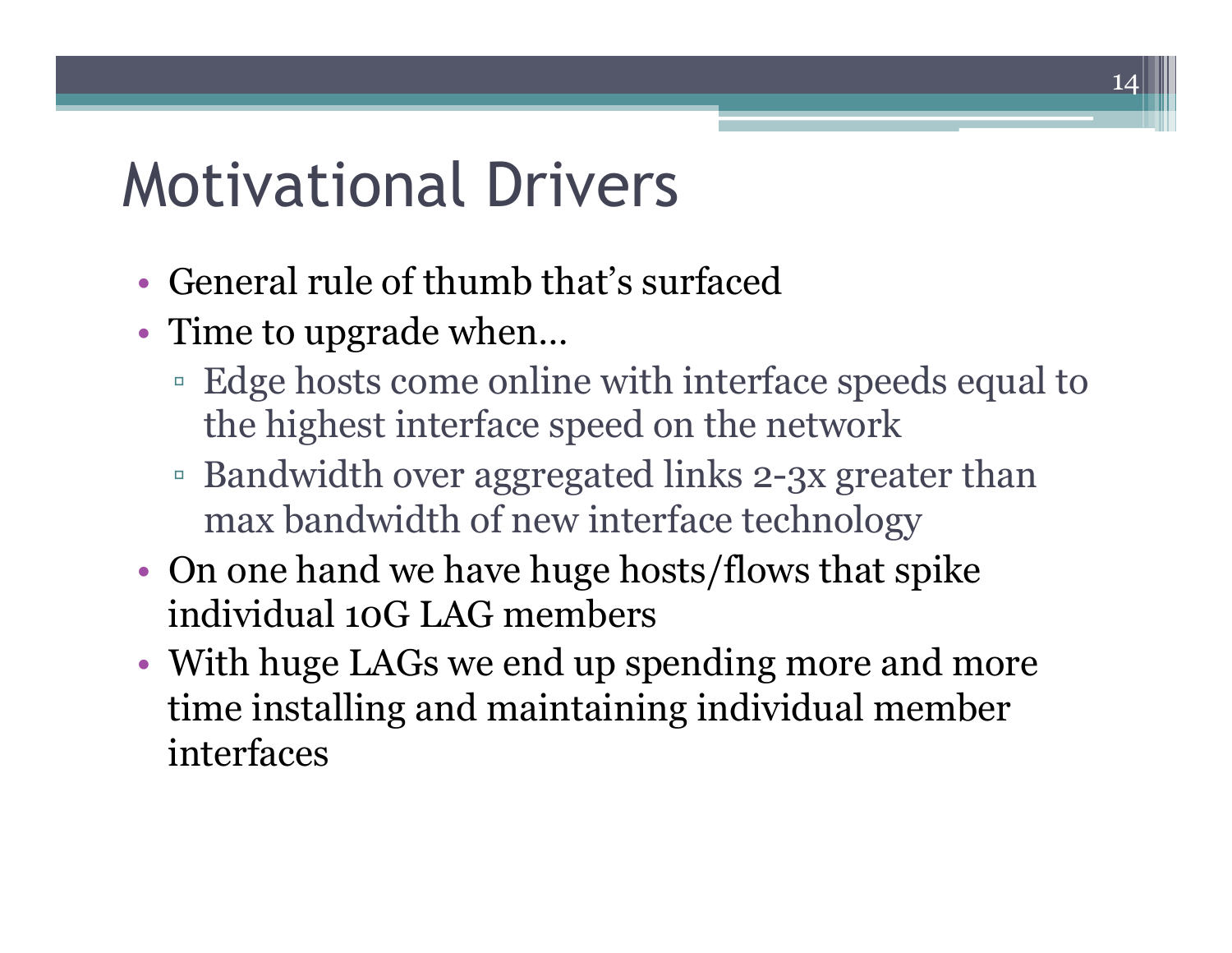### Technical Considerations

- Using SR10 is going to be limited to wherever MPO MMF is available
- Limits use to runs between routers in the same cage or from router to optical gear in the same cage

 $15\vert$ 

• LR4 vs. LR10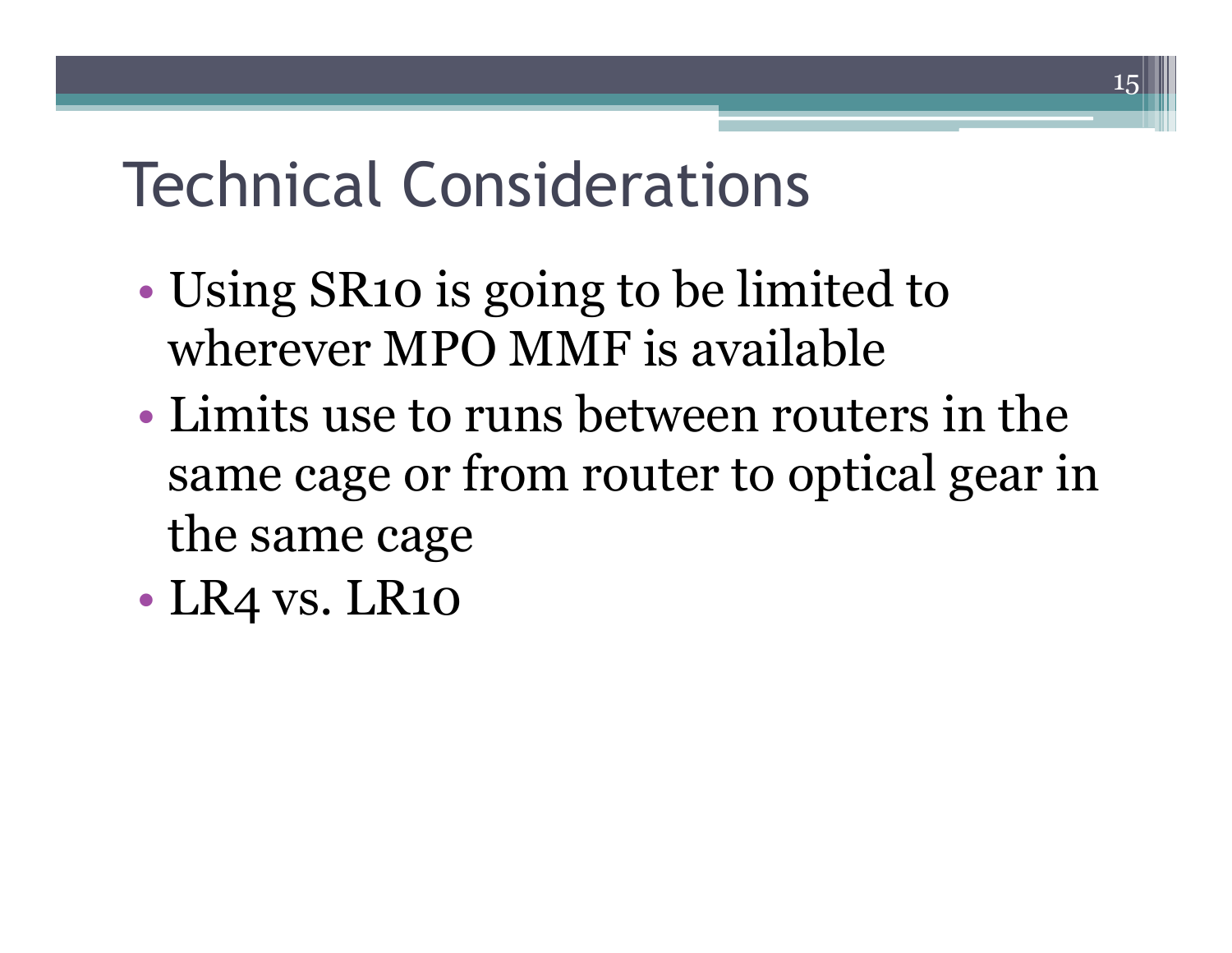### **Benefits**

- Significant man hours saved installing and supporting the same amount of bandwidth
- Cross-connect costs reduced
- Router density increased immediately ~20%, extending platform life
- No longer pushing up against vendor max number of LAG member limitations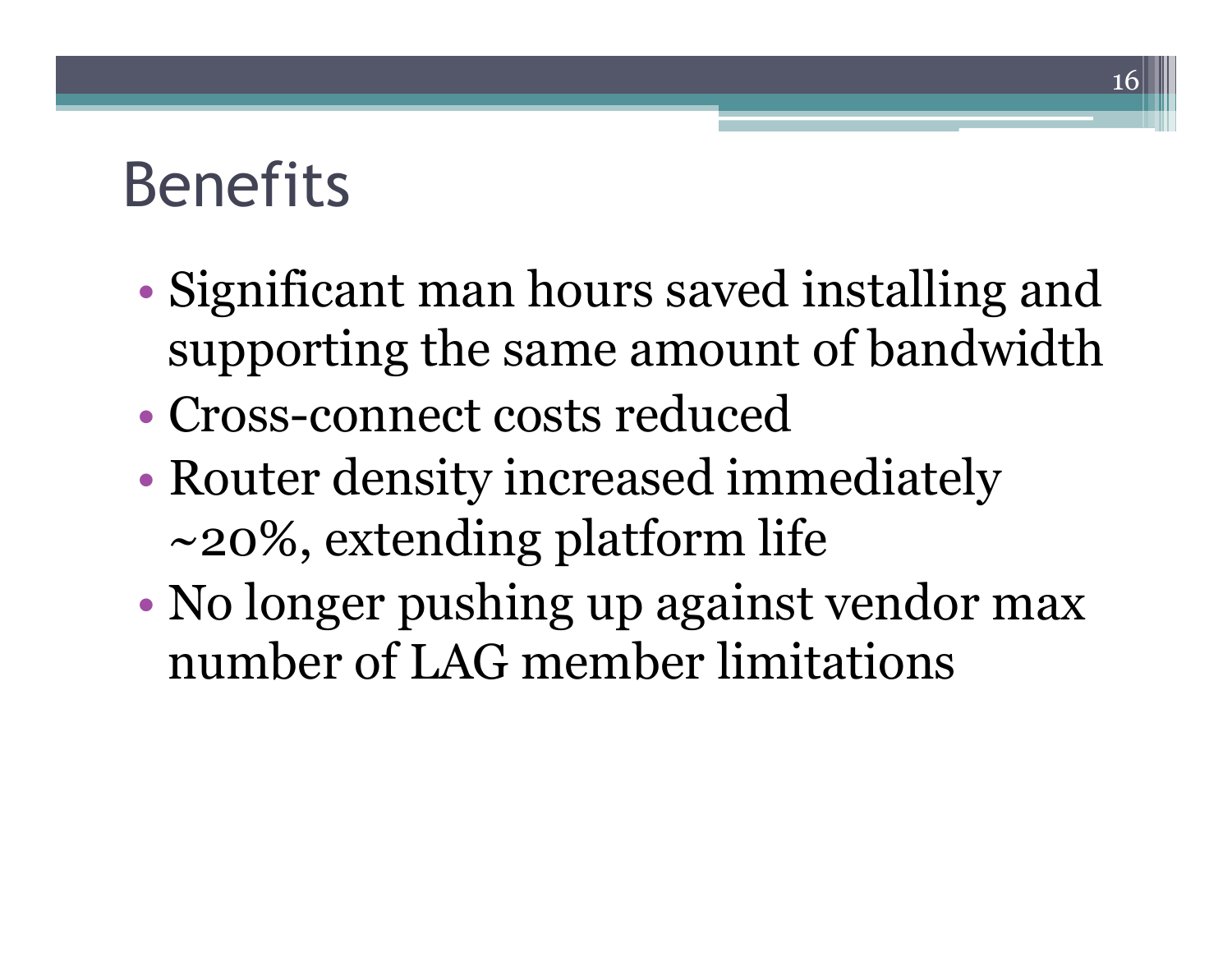### Where Do We Need 100 GbE?

• Connectivity between various facilities in a city using optical gear and dark fiber

- Connectivity between routers in a particular facility to maintain core capacity
- Peering exchanges and PNIs with larger networks
- Backbone between city pairs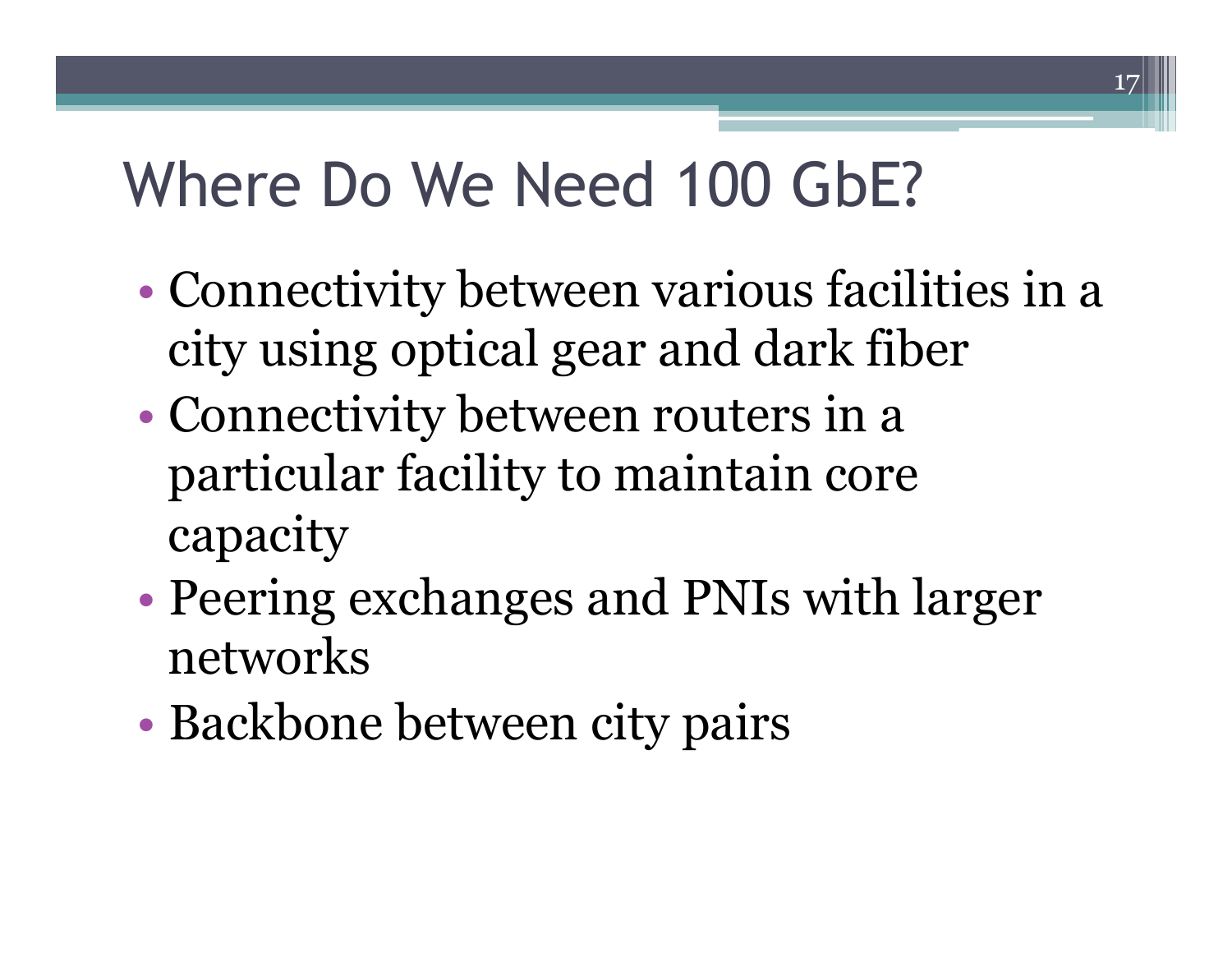# 100 GbE Over Optical Gear

- Client and line facing cards available since early 2010
- 100GBASE-SR10 and 100GBASE-LR4 available for client ports
- Still uses standard 50 GHz spacing
- 88 channel filters makes for 8800 Gb/s over existing dark fiber pairs
- Shelf density of 100 G not as good as current 10 G
- Next iteration of 100 G will match or surpass 10 G shelf density